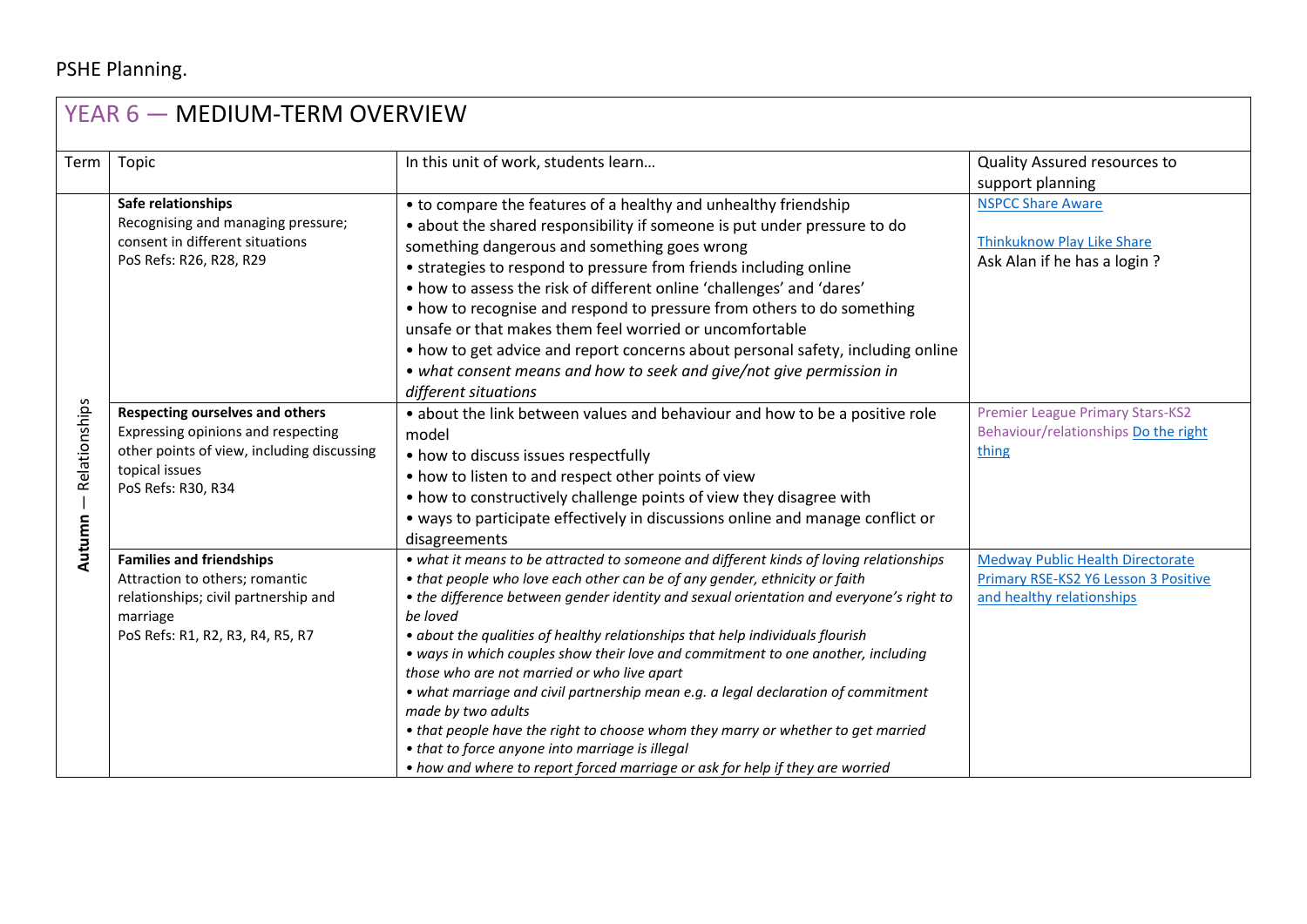|                           | <b>Belonging to a community</b>    | • what prejudice means                                                                | <b>Premier League Primary Stars KS2 PSHE</b> |
|---------------------------|------------------------------------|---------------------------------------------------------------------------------------|----------------------------------------------|
|                           |                                    |                                                                                       |                                              |
|                           | Valuing diversity; challenging     | • to differentiate between prejudice and discrimination                               | <b>Diversity</b>                             |
|                           | discrimination and stereotypes     | • how to recognise acts of discrimination                                             |                                              |
|                           | PoS Refs: L8, L9, L10, R21         | • strategies to safely respond to and challenge discrimination                        | <b>PSHE association Inclusion, belonging</b> |
|                           |                                    | • how to recognise stereotypes in different contexts and the influence they have on   | and addressing extremism KS2 Lesson 3        |
|                           |                                    | attitudes and understanding of different groups                                       | Stereotypes                                  |
|                           |                                    | • how stereotypes are perpetuated and how to challenge this                           |                                              |
|                           |                                    |                                                                                       | PSHE association Inclusion, belonging        |
|                           |                                    |                                                                                       | and addressing extremism KS2 Lesson 4        |
|                           |                                    |                                                                                       | Extremism                                    |
|                           |                                    |                                                                                       |                                              |
|                           |                                    |                                                                                       | <b>Premier League Primary Stars KS2 PSHE</b> |
|                           |                                    |                                                                                       | Inclusion                                    |
|                           | <b>Media literacy and Digital</b>  | • about the benefits of safe internet use e.g. learning, connecting and communicating | <b>NSPCC Share aware</b>                     |
|                           | resilience                         | • how and why images online might be manipulated, altered, or faked                   |                                              |
|                           | Evaluating media sources; sharing  | • how to recognise when images might have been altered                                | Childnet Trust me Y5/6 lesson 1 Online       |
|                           | things                             | • why people choose to communicate through social media and some of the risks and     | content                                      |
|                           | online                             | challenges of doing so                                                                |                                              |
| Living in the wider world | PoS Refs: H37, L11, L13, L15, L16  | • that social media sites have age restrictions and regulations for use               | Google and Parent zone Be Internet           |
|                           |                                    | • the reasons why some media and online content is not appropriate for children       | Legends                                      |
|                           |                                    | • how online content can be designed to manipulate people's emotions and              |                                              |
|                           |                                    | encourage them to read or share things                                                | BBFC KS2 lessons Let's watch a film!         |
|                           |                                    | • about sharing things online, including rules and laws relating to this              | Making choices about what to watch           |
|                           |                                    | • how to recognise what is appropriate to share online                                |                                              |
| Spring                    |                                    | • how to report inappropriate online content or contact                               |                                              |
|                           | <b>Money and Work</b>              | • about the role that money plays in people's lives, attitudes towards it and         | PSHE Association and GambleAware -           |
|                           | Influences and attitudes to money; | what influences decisions about money                                                 | Lesson 2 Chancing it! Exploring risk in      |
|                           | money and financial risks          | • about value for money and how to judge if something is value for money              | relation to gambling                         |
|                           | PoS Refs: L18, L22, L23, L24       | • how companies encourage customers to buy things and why it is important             |                                              |
|                           |                                    | to be a critical consumer                                                             |                                              |
|                           |                                    | • how having or not having money can impact on a person's emotions, health            |                                              |
|                           |                                    | and wellbeing                                                                         |                                              |
|                           |                                    | • about common risks associated with money, including debt, fraud and                 |                                              |
|                           |                                    | gambling                                                                              |                                              |
|                           |                                    | • how money can be gained or lost e.g. stolen, through scams or gambling and          |                                              |
|                           |                                    | how these put people at financial risk                                                |                                              |
|                           |                                    | • how to get help if they are concerned about gambling or other financial risks       |                                              |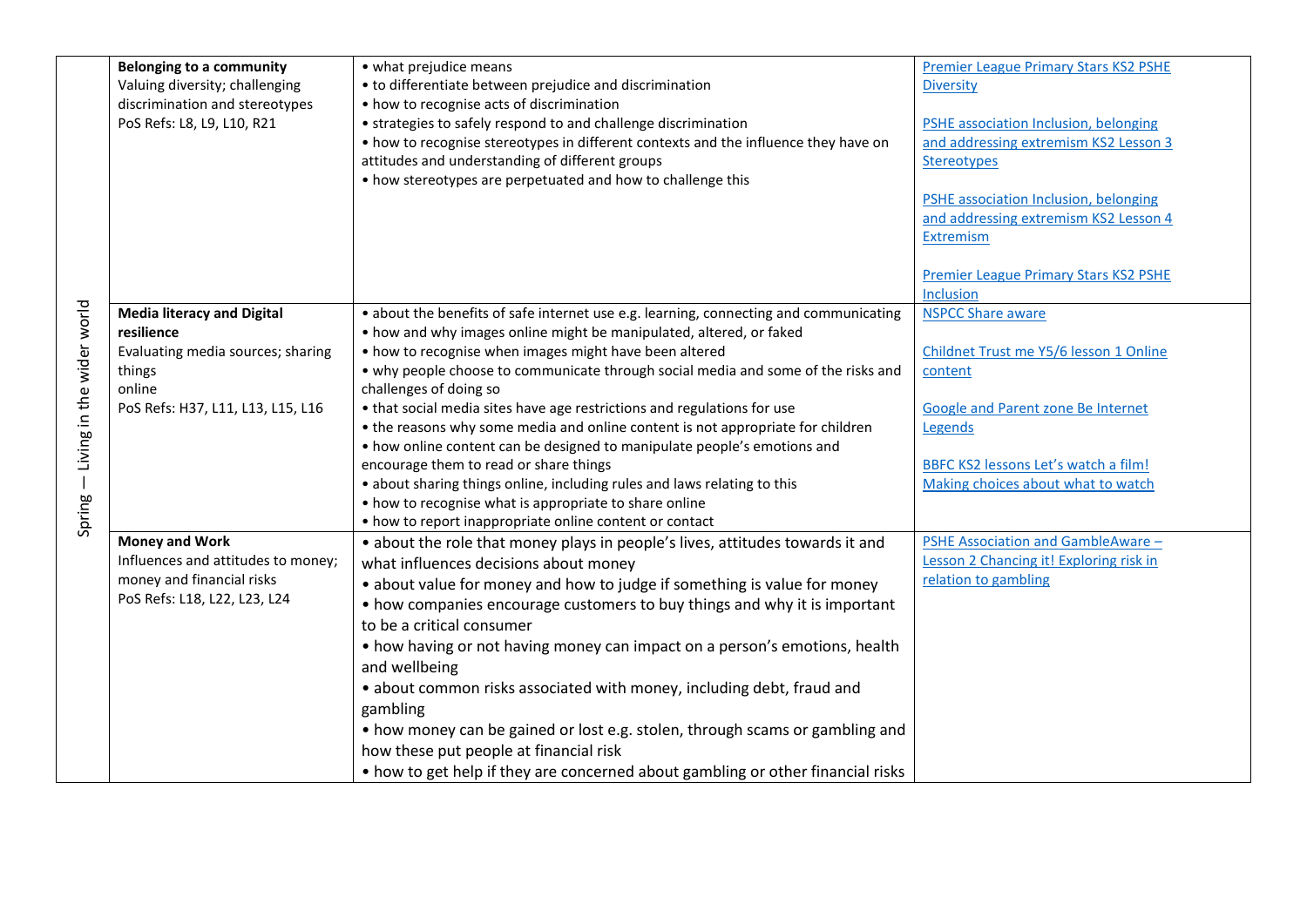|                               | <b>Physical health and Mental</b>  | • that mental health is just as important as physical health and that both need looking | PSHE Association Mental Health and          |
|-------------------------------|------------------------------------|-----------------------------------------------------------------------------------------|---------------------------------------------|
|                               | wellbeing                          | after                                                                                   | wellbeing lessons (KS2 Y5-6)                |
|                               | What affects mental health and     | • to recognise that anyone can be affected by mental ill-health and that difficulties   |                                             |
|                               | ways to                            | can be resolved with help and support                                                   | <b>NSPCC Making sense of relationships</b>  |
|                               | take care of it; managing change,  | • how negative experiences such as being bullied or feeling lonely can affect mental    |                                             |
|                               | loss                               | wellbeing                                                                               | <b>Public Health England Rise Above KS2</b> |
|                               | and bereavement; managing time     | • positive strategies for managing feelings                                             | Social media                                |
|                               | online                             | • that there are situations when someone may experience mixed or conflicting            |                                             |
|                               | PoS Refs: H13, H14, H15, H20, H21, | feelings                                                                                | <b>Guardian foundation and National</b>     |
|                               | H22, H23, H24                      | . how feelings can often be helpful, whilst recognising that they sometimes need to     | Literacy Trust NewsWise-KS2 Lesson 3        |
|                               |                                    | be overcome                                                                             | Managing feelings about the news            |
|                               |                                    | • to recognise that if someone experiences feelings that are not so good (most or all   |                                             |
|                               |                                    | of the time) - help and support is available                                            |                                             |
|                               |                                    | • identify where they and others can ask for help and support with mental wellbeing     |                                             |
|                               |                                    | in and outside school                                                                   |                                             |
|                               |                                    | • the importance of asking for support from a trusted adult                             |                                             |
|                               |                                    | • about the changes that may occur in life including death, and how these can cause     |                                             |
|                               |                                    | conflicting feelings                                                                    |                                             |
|                               |                                    | • that changes can mean people experience feelings of loss or grief                     |                                             |
|                               |                                    | • about the process of grieving and how grief can be expressed                          |                                             |
|                               |                                    | • about strategies that can help someone cope with the feelings associated with         |                                             |
|                               |                                    | change or loss                                                                          |                                             |
|                               |                                    | • to identify how to ask for help and support with loss, grief or other aspects of      |                                             |
|                               |                                    | change                                                                                  |                                             |
|                               |                                    | • how balancing time online with other activities helps to maintain their health and    |                                             |
|                               |                                    | wellbeing                                                                               |                                             |
| Summer – Health and wellbeing |                                    | • strategies to manage time spent online and foster positive habits e.g. switching      |                                             |
|                               |                                    | phone off at night                                                                      |                                             |
|                               |                                    | . what to do and whom to tell if they are frightened or worried about something they    |                                             |
|                               |                                    | have seen online                                                                        |                                             |
|                               | <b>Growing and changing</b>        | • to recognise some of the changes as they grow up e.g. increasing independence         | <b>Medway Public Health Directorate</b>     |
|                               | Human reproduction and birth;      | • about what being more independent might be like, including how it may feel            | Primary RSE-KS2 Y6 Lesson 2 Puberty:        |
|                               | increasing independence;           | • about the transition to secondary school and how this may affect their feelings       | Change and becoming independent             |
|                               | managing transitions               | • about how relationships may change as they grow up or move to secondary school        | Lesson 4 How a baby is made                 |
|                               | PoS Refs: H24, H33, H35, H36       | • practical strategies that can help to manage times of change and transition e.g.      |                                             |
|                               |                                    | practising the bus route to secondary school                                            | <b>NSPCC Making sense of relationships</b>  |
|                               |                                    | • identify the links between love, committed relationships and conception               | - Secondary school and Changing             |
|                               |                                    | • what sexual intercourse is, and how it can be one part of an intimate relationship    | friendship                                  |
|                               |                                    | between consenting adults                                                               |                                             |
|                               |                                    | • how pregnancy occurs i.e. when a sperm meets an egg and the fertilised egg settles    | Public Health England Rise Above KS2-       |
|                               |                                    | into the lining of the womb                                                             | <b>Transition to secondary school</b>       |
|                               |                                    | • that pregnancy can be prevented with contraception <sup>2</sup>                       |                                             |

Summer - Health and wellbeing